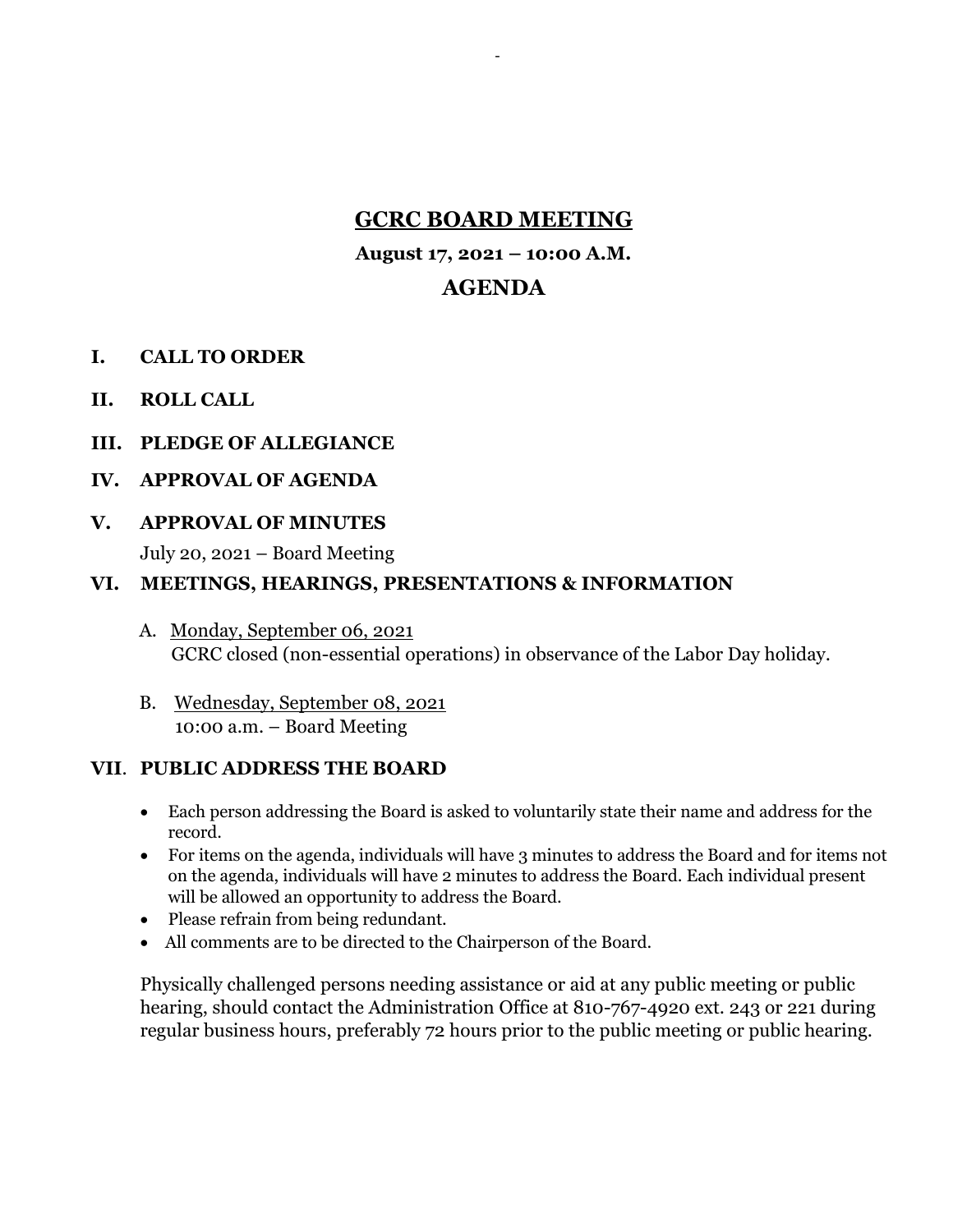### **GCRC BOARD MEETING AGENDA August 17, 2021 Page 2**

#### **VIII. CORRESPONDENCE**

### **A. Incoming**

1. None.

### **B. Outgoing**

- 1. Letter Correspondence to Senator Ken Horn regarding a funding request to replace the Argentine Dam on Silver Lake Road in Argentine Township – attached. (No Board action required.)
- 2. Letter Correspondence to Genesee County Commissioner, Gary Peppin regarding a request for allocation of the American Rescue Plan funding – attached. (No Board action required.)

## **C. Internal**

None.

**D. Information**

None.

### **IX. BOARD OF COMMISSIONERS' DECISIONS**

### **A. Discussion**

- 1. Bid Results and Award of Contract for Culvert Replacements on Porter Road at Gibson Drain in Grand Blanc Township and on Center Road at Dead Creek Drain in Thetford Township – attached.
- 2. Local Road Agreement for Roadway Rehabilitation of portions of Wyndemere Subdivision, Mundy Charter Township – attached.
- 3. Dye Road Curb and Gutter Removal and Replacement Agreement in the vicinity of John's Coney Island, 2018 Dye Road, Section 20, Flint Township – attached.
- 4. Issuance of a Purchase Order for Flushing Road Storm Sewer Repair at the Blackmore Drain, Mt. Morris Township - attached.
- 5. Bid Results and Award of Contract for 2021 MDOT Ramp Maintenance Project, Fenton Township – attached.
- 6. Bid Results and Award of Contract for 2021 MDOT Ramp Maintenance Project, Flint Township – attached.
- 7. Amendment of Purchase Order to Carrier & Gable for Traffic Signal Devices attached.
- 8. Amendment to Purchase Order #84408 for Street Sweeping attached.